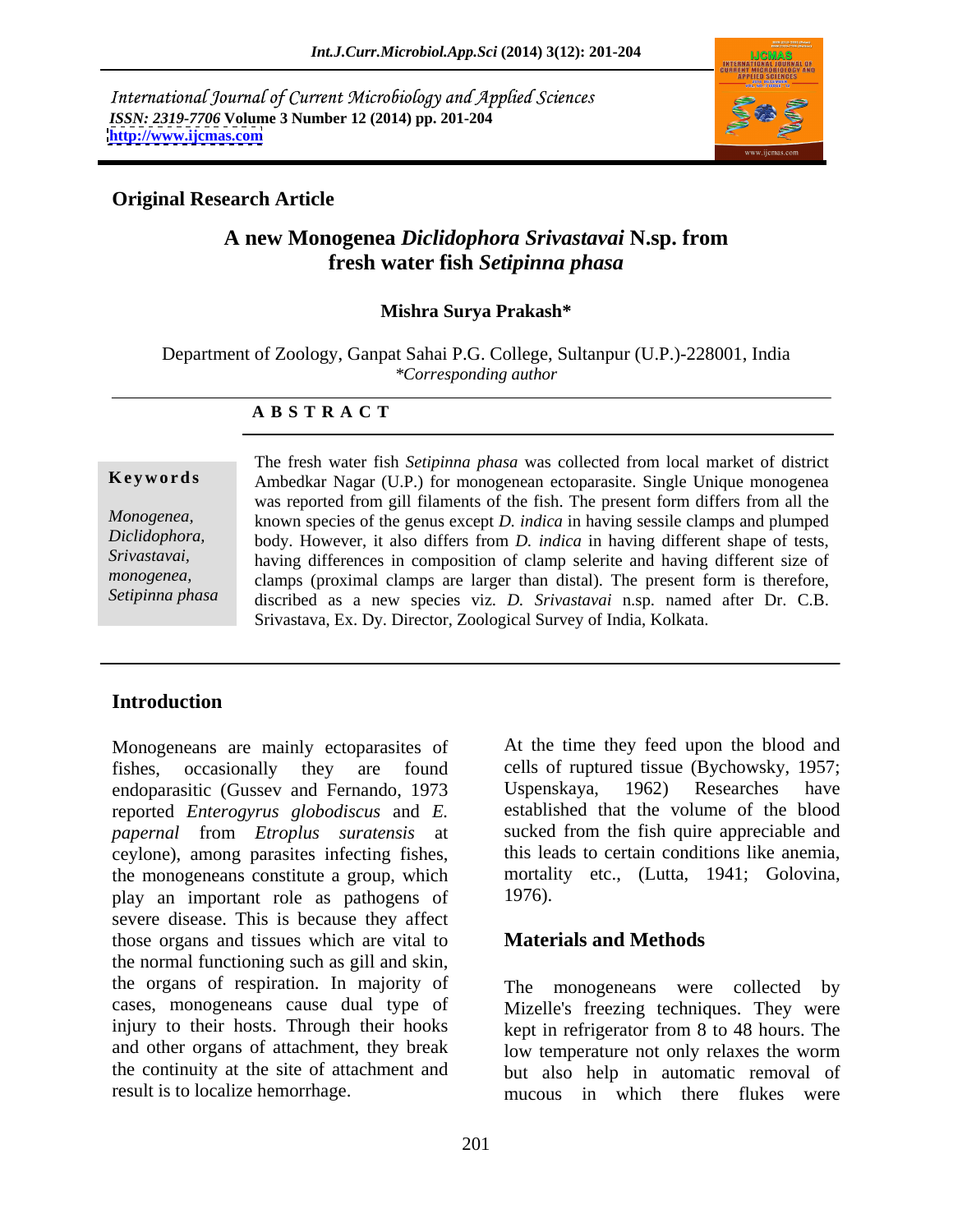entangled. Subsequently, the gills were  $3.60*$  1.19–1.30 mm. The head is provided removed, placed in separate, tubes, half filled with water and shacked vigorously. measuring 0.054 0.055 mm in diameter. This solution now poured in clean Petridish The mouth is rounded and situated in diluted with water and examined under between the oral suckers. The pharynx binocular microscope. The worms thus collected were washed and fixed in hot  $70\%$   $0.074-0.076*$   $0.037-0.040$  mm. The

Study of chitinoid hard parts were made in visible in the specimen as the body of either temporary glycerin mounts or in specimen is richly occupied with dense chromotope stained mounts. Permanent mounts were made after staining in Aceto alum carmine, dehydrating through The testes are two in number, transversely ascending grades of alcohol, clearing elongated, post-ovarian, just above the sketches were made both from temporarily haptoral peduncle and each measures 0.17 and permanent preparations. All 0.20\* 0.11-0.13 mm. The genital atrium is measurements were taken with the help of not visible. The ovary is convoluted, pre

Body marked tapering anteriorly. Clamps pedunculate; clamp skeleton consisting of The haptor set off from the body proper and three pairs of lateral selerites and two measures  $0.66 - 0.71^*$  1.0  $-1.70$  mm. The median sclerites, one of which is haptor is armed with four pairs of sessile asymmetrical. Intestinal crura confluent clamps. Proximal clamps are larger than the posteriorly, intestinal branches extending in distal. Each clamp is made up of three pairs to each peduncle of clamp. Testes post ovarian, may extend in to lateral fields among intestinal branches. Genital blub muscular, funnel shaped with wide cuticularized rim; coronet hooks variable in size of clamp: 0.006 0.018\* 0.017 0.028 number. Ovary convoluted with distal end mm directed backwards or to the right. Genito-<br>Central selerite: Length: 0.08–0.011 mm intestinal canal short, opening in to right intestinal crus. The Receptaculum seminis Lateral sclerite: First: 0.10–0.24 mm antero-lateral or anterior to ovary; Common genital pore immediately in front of genital bulb; Eggs with long polar prolongations; Transverse selerite: 0.11–0.15 mm Vagina absent and vitellaria co-extensive

The body is plump, with tapering anterior and broad posterior end, measuring 3.55

ethyl alcohol or 10% neutral formalin. oesophagus and intestine is not clearly with a pair of rounded suckers, each elongate, oval and muscular, measures 0.074 0.076\* 0.037 0.040 mm. The vitelline follicles and pigment granules.

stage micrometer and an occulometer. testicular, irregular and measures 1.23-1.24\* **Generic diagnosis** extending from behind the pharynx up to 0.24-0.86 mm. The vitelline follicles dense haptor. The contract of the contract of the contract of the contract of the contract of the contract of the contract of the contract of the contract of the contract of the contract of the contract of the contract of the co

> of lateral sclerites, a pair of transverse sclerites and a median sclerite. Details of measurements are:

mm and the contract of the contract of the contract of the contract of the contract of the contract of the contract of the contract of the contract of the contract of the contract of the contract of the contract of the con Central selerite: Length: 0.08–0.011 mm Width : 0.010–0.014 mm Lateral sclerite: First: 0.10–0.24 mm Second: 0.090–0.120 mm Third:  $0.31 - 0.36$  mm Transverse selerite:  $0.11 - 0.15$  mm

with intestinal crura. Genus *Diclidophora* was established by **Results and Discussion close** to the genus on account of having Diesing (1850). The present form comes following features in its body viz. body tapering anteriorly. Clamp skeleton consists of lateral selerite, median selerite and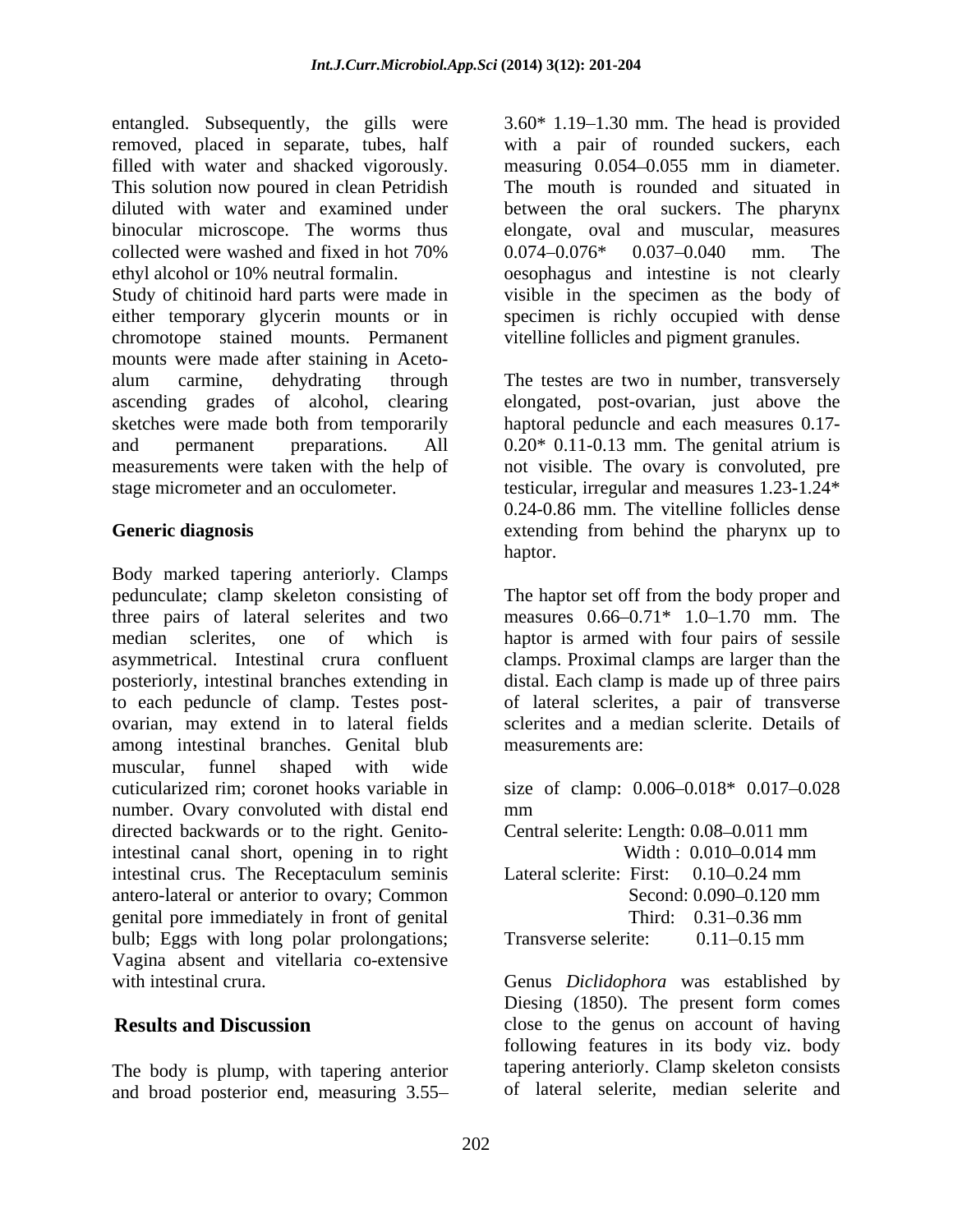transverse selerite. Testis post-ovarian,

The best of my knowledge, following species are known under the genus viz. *D. merlangi* (Nordmann, 1832); *D. longicollis* (Diesing, 1850); *D. Codorhynchi*, (proximal clamps are larger than distal). The (Robinson, 1961); *D. maccallumi*, (Price, present form is therefore, described as a new 1943a,b; Sproston, 1946); *D. macruri*, (Brinkmann, 1942; Sproston, 1946), *D. minor* (Olsson, 1876; Sproston, 1946) and

ovary convoluted and co-extensive vitellaria species of the genus except *D. indica* in with the intestinal crura. having sessile clamps and plumped body. *The present form differs from all the known*<br> *D. Indica* in with the intestinal crura.<br> *D. Indica* in the intestinal crura.<br> *D. Indica* in the intestinal crura.<br> **D.** Indica in the intestinal crura.<br> **D.** Indica in the However, it also differs from *D. indica* in having different shapes of testis, having difference in composition of clamp selerite and having different size of clamps (proximal clamps are larger than distal). The species viz. D. Srivastavai n.sp. named after Dr. C.B. Srivastava, Ex. Dy. Director, Zoological Survey of India, Kolkata.